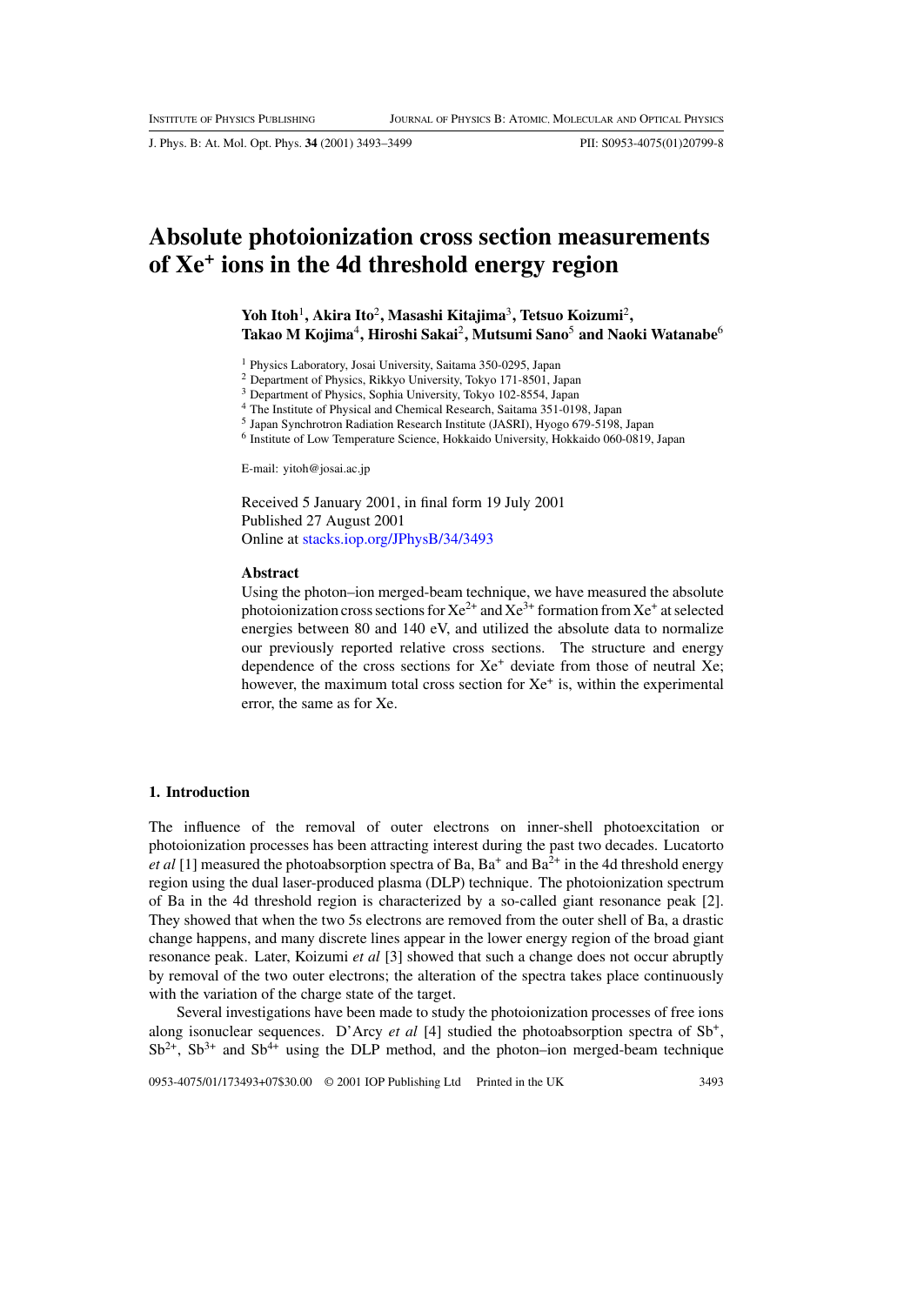has frequently been applied to measure cross sections. Kjeldsen *et al* [5] made absolute measurements for I<sup>+</sup> and I<sup>2+</sup> targets, Sano *et al* [6], Koizumi *et al* [7] and Watanabe *et al* [8] reported relative cross sections for  $Xe^+$ ,  $Xe^{2+}$  and  $Xe^{3+}$ , and Bizau *et al* [9] extended their measurements from  $Xe^{4+}$  to  $Xe^{7+}$  targets in the 4d region.

The 4d photoionization of Xe atoms is also characterized by the giant resonance peak due to the 4d– $\epsilon$ f transition, and some preceding discrete peaks which correspond to 4d–6p, 7p transitions [10]. When the charge state of the Xe ion is increased, Koizumi *et al* [7] showed that  $(i)$  strong 4d–5p transitions occur around 55 eV and  $(ii)$  the intensities of the preceding peaks increase. So far, it has been very seldom [11] that absolute photoionization cross sections have been determined. Therefore, it has been unclear whether the discrete transitions govern the photoionization processes of these ions in the 4d region.

We report the absolute partial and total photoionization cross sections of  $Xe<sup>+</sup>$  ions  $(4d^{10}5s^25p^5~^2P_{3/2,1/2})$  measured at selected energies between 80 and 140 eV. The aim of this paper is to study the quantitative changes of the giant resonance peak due to the removal of outer 5p electrons. To do that, the absolute cross sections were used to establish an absolute scale for the relative cross sections reported by our group [6, 7].

During the preparation of this paper, we were informed that Andersen *et al* [12] had also measured the absolute photoionization cross sections of  $Xe<sup>+</sup>$  and  $Xe<sup>2+</sup>$  ions. The two sets of cross sections agree with each other within the experimental errors.

### **2. Experimental**

Details of the photon–ion merged-beam apparatus used were described by Koizumi *et al* [3] and Sano *et al* [6], so only a brief description is given here. It consists of an electron-impact ion source, a Wien filter as a mass selector, quadrupole deflector, interaction region, electrostatic charge analyser and ion detectors. The Xe<sup>+</sup> ions were produced by an electron impact of about 150 eV at single collision conditions. It is known that almost all the ions are produced in the ground electronic configuration,  $5s^2 5p^5$ . The fractional ratio of  $Xe^+(P_{3/2})$  and  $Xe^+(P_{1/2})$  is determined by the statistical ratio, 2:1. The primary-beam intensity was about 80 nA.

The experimental method to determine the absolute cross section is the same as applied by Lyon *et al* [13]. We used the following equation to determine the cross section, σ:

$$
\sigma = \frac{Se^2 v \eta \Delta x \Delta y F_{\text{av}}}{I J L \Omega} \tag{1}
$$

where S is the signal counting rate, I the ion current measured by the Faraday cup, J the photodiode current,  $e$  the charge of an electron,  $v$  the velocity of the incident ions,  $L$  the length of the interaction region, and  $\eta$  and  $\Omega$  are the detection efficiencies of the photodiode and ion detector, respectively.  $F_{av}$  is the linear average of the two-dimensional form factor,  $F(z)$ , along the beam axis  $z$  describing the beam overlap.

To determine the form factor, we introduced three pairs of movable slit into the interaction region. Each set consists of two slits which can be moved independently vertically and horizontally. The width of the slits was both 0.3 mm. The form factor is defined as

$$
F(z) = \frac{1}{\Delta x \Delta y} \frac{\iint i \, dx \, dy \iint j \, dx \, dy}{\iint i j \, dx \, dy} \approx \frac{\sum \sum i \sum j}{\sum ij}
$$
 (2)

where i and j are the current elements measured by these slits at  $(x, y)$ , whereas  $\Delta x$  and  $\Delta y$  are the stepping distance of the slits, which was normally 0.3 mm. A typical value for  $\Delta x \Delta y F_{av}/L$  was about  $2.5 \times 10^{-3}$  cm. The form factor measurement was repeated when the experimental conditions were changed. It took about 1 h to measure the form factor at the three positions inside the interaction region.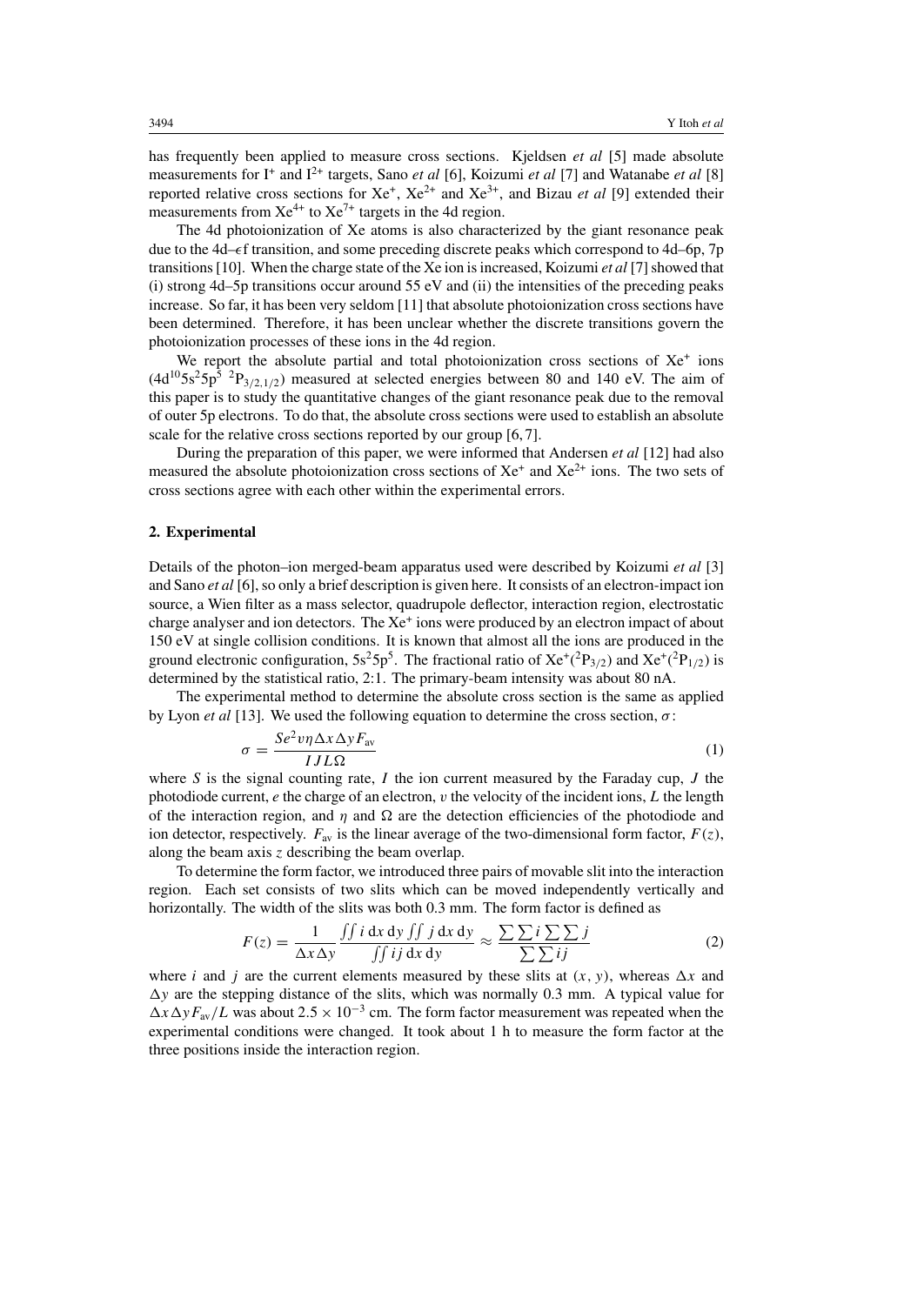We added an einzel lens between the collimator and the interaction region to obtain better focusing, and nearly 100% of the ions were transferred from the interaction region to the detector system. The absolute intensity of the photon beam was determined by measuring the photocurrent from the Si photodiode calibrated at NIST [14]. The accuracy of the detector efficiency is claimed to be  $\pm 8\%$  in the 100 eV region. The primary ion-beam current and the photodiode current were both measured by calibrated electrometers.

The charge states of the product ions were determined by an electrostatic charge-state analyser. The single- and double-photoionization cross sections could be measured at the same time. The analysed ions were further accelerated by a voltage of −3.2 kV before hitting a metal plate, placed in front of the detector, producing secondary electrons. The ion detection was performed by counting these electrons by channel electron multipliers. In the present setting, the energies of the analysed ions were 9.2 keV for  $Xe^{2+}$  ions and 13.2 keV for  $Xe^{3+}$ ions. These energies are considered to be large enough to produce at least one electron when an ion hits the metal surface; the detection efficiency  $\Omega$  is assumed to be 1 for both  $Xe^{2+}$  and  $Xe^{3+}$  ions in the present data analysis. The error due to this assumption is estimated to be less than 10%.

The absolute cross section measurements were repeated several times at selected energies. A typical counting rate for the  $Xe^{3+}$  signal was 4000 s<sup>-1</sup>, and the signal-to-noise ratio was about 3 in the region of 100 eV. The overall systematic error is estimated to be less than  $\pm 20\%$  and the statistical error (the standard deviation of the mean) is evaluated to be about ±5%. The statistical error for the single-photoionization cross section is estimated to be  $\pm 40\%$ . This large error bar is mainly due to the lower counting rate for the Xe<sup>2+</sup> signal being less than 10% of the  $Xe^{3+}$  signal, while the background remained at the same order of magnitude.

The measurements were performed at the 2.5 GeV storage ring of the KEK photon factory at an undulator beam line (BL-16B). Photons were monochromatized by a 24 m spherical grating monochromator [15], with the typical photon flux estimated to be about  $10^{13}$  s<sup>-1</sup>. The energy calibration of the photon beam was done by measuring the discrete structures of neutral Xe at around 65 and 135 eV. The accuracy of the energy scale in the present measurement is estimated to be better than ±0.05 eV.

#### **3. Results and discussions**

#### *3.1. Total photoionization cross section*

The sum of absolute single- and double-photoionization cross sections, which were determined individually, are shown in figure 1. Each point represents the averaged value of several measurements, and the numerical values are given in table 1. The error bars represent the sum of the systematic and statistical errors.

As the threshold energy for triple ionization of  $Xe^+$  is estimated to be 100 eV from the electron-impact data [16], the summed cross sections below 100 eV can be considered as the total photoionization cross section, whereas above 100 eV  $Xe^{4+}$  may contribute to the total cross section.

In figure 1, the sum of the previously determined single- and double-photoionization cross sections [6,7], and the total photoionization cross section for neutral Xe [10,17] are shown for comparison. The relative cross section for the  $Xe<sup>+</sup>$  target is normalized to the absolute scale at 103.6 eV. The absolute photoionization cross section for the  $Xe^+$  ion is seen to be about 15% smaller than for neutral Xe at the giant resonance peak. The error bar of the cross section for neutral Xe is reported to be 2–3% [17].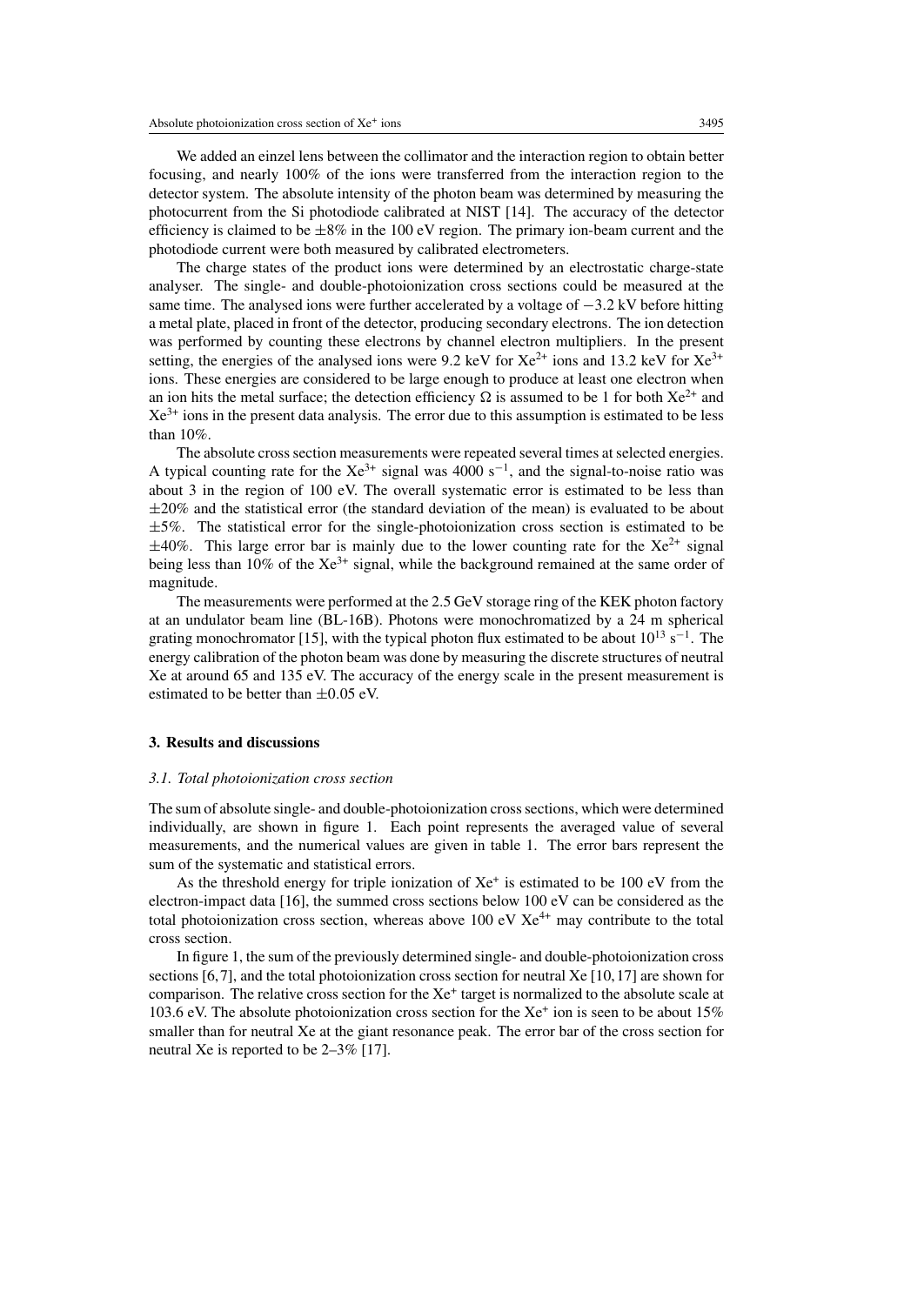

**Figure 1.** Absolute total photoionization cross section for  $Xe^+$ , present measurements ( $\circ$ ), previously reported relative cross section [7], normalized at 103.6 eV (——), and absolute total photoionization cross section for Xe  $[10, 17]$  (- - - -).

**Table 1.** Absolute photoionization cross sections determined.

| Energy<br>(eV) | $Xe^+ \rightarrow Xe^{2+}$<br>$\times 10^{-18}$ cm <sup>2</sup> | $Xe^+ \rightarrow Xe^{3+}$<br>$\times 10^{-18}$ cm <sup>2</sup> | Sum<br>$\times 10^{-18}$ cm <sup>2</sup> |
|----------------|-----------------------------------------------------------------|-----------------------------------------------------------------|------------------------------------------|
|                |                                                                 |                                                                 |                                          |
| 81.4           | 1.00                                                            | 7.1                                                             | 8.1                                      |
| 83.9           | 1.10                                                            | 8.7                                                             | 9.8                                      |
| 86.4           | 1.23                                                            | 9.8                                                             | 11.0                                     |
| 88.8           | 1.46                                                            | 13.9                                                            | 15.4                                     |
| 93.7           | 1.27                                                            | 17.0                                                            | 18.3                                     |
| 98.7           | 1.19                                                            | 16.3                                                            | 17.5                                     |
| 103.6          | 1.44                                                            | 21.2                                                            | 22.6                                     |
| 108.5          | 1.23                                                            | 20.5                                                            | 21.7                                     |
| 113.4          | 0.97                                                            | 17.3                                                            | 18.3                                     |
| 118.3          | 0.82                                                            | 13.5                                                            | 14.3                                     |
| 123.2          | 0.67                                                            | 10.6                                                            | 11.3                                     |
| 128.2          | 0.42                                                            | 7.5                                                             | 8.0                                      |
| 133.0          | 0.29                                                            | 4.9                                                             | 5.2                                      |
| 138.0          | 0.29                                                            | 3.5                                                             | 3.7                                      |
|                |                                                                 |                                                                 |                                          |

It is well known that almost all the oscillator strength for the 4d electrons in neutral Xe is distributed in the broad giant resonance peak. For example, the oscillator strength distribution between 59.2 and 150.0 eV is reported to be 11.01 [18]; almost all the oscillator strength is consumed in  $4d$ – $\epsilon$ f transitions.

Sano *et al* [6] and Koizumi *et al* [7] found in the photoionization cross section of Xe<sup>+</sup> ions that there exist many discrete lines which are not seen for the Xe target. They calculated the energy levels using the multiconfiguration Dirac–Fock (MCDF) code and assigned these lines to 4d–np, 4d–nf transitions located below 4d ionization thresholds. The 4d–5p transitions at around 55 eV are the most intense transitions among them. As the oscillator strength for 4d electrons is distributed to include these discrete lines, the giant resonance peak is expected to be lowered to some extent in the Xe<sup>+</sup> case. When we integrate over the peak area of the relatively determined cross section corresponding to the 4d–5p transitions, we obtain  $1.5 \times 10^{-17}$  cm<sup>2</sup> eV.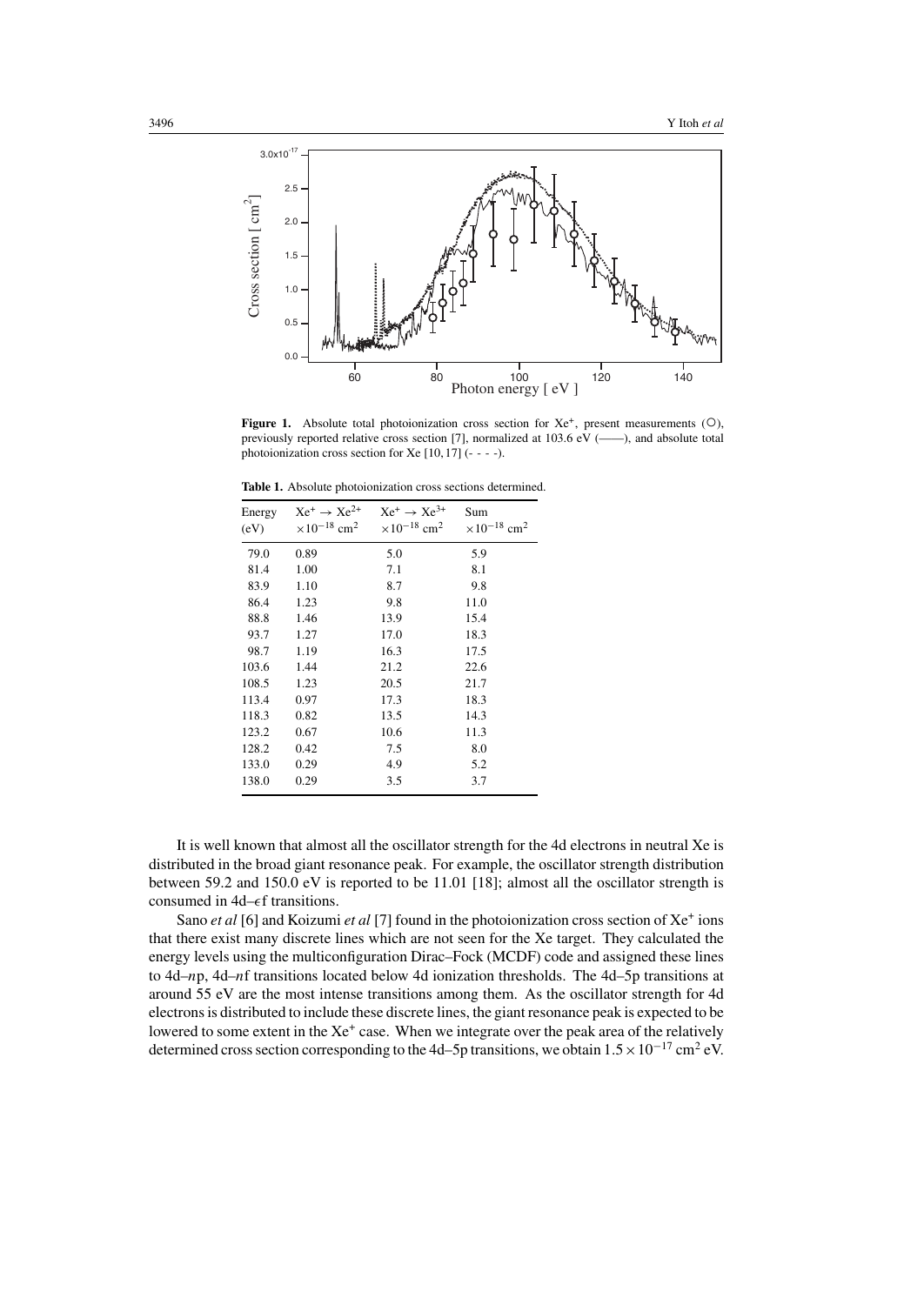

**Figure 2.** (*a*) Absolute single-photoionization cross sections and (*b*) double-photoionization cross sections for  $Xe^+$ . Absolute measurements ( $\bigcirc$ ), relative measurements ( $\overline{\phantom{a}}$ ). The sum of the relative cross sections was normalized to the absolute total cross section at 103.6 eV.

The photoionization cross section is expressed as  $\sigma = 1.098 \times 10^{-16}$  cm<sup>2</sup> eV<sup>-1</sup> df/d $\epsilon$ , where  $df/d\epsilon$  is the oscillator strength per unit energy [19]. Thus, the oscillator strength for these 4d– 5p transitions is estimated to be 0.15. Taking into account that there exist many discrete lines, we estimate that only 2–3% of the 4d oscillator strength is used for the discrete transitions. If the rest remains to form the broad giant resonance peak, the cross section should be nearly the same for Xe and Xe<sup>+</sup> targets. Our experimental result provides evidence for the giant resonance peak remaining of the same order of magnitude in  $Xe^+$  as in Xe, taking the experimental error of ±25% into account.

## *3.2. Single- and double-photoionization cross sections*

In figure 2, the single- and double-photoionization cross sections for  $Xe^+$  are shown separately. The energy dependence and the magnitude of single- and double-photoionization cross sections determined absolutely agree well with the relative measurements [6,7] above 100 eV. However, the broad structure seen between 75 and 90 eV in the relative double-photoionization cross section is not so prominent in the present measurement. The same tendency is seen in the singlephotoionization cross section below 100 eV, but the absolute cross sections are smaller than the relatively determined cross sections. The present measurement for the  $Xe^{3+}$  production cross section shows a significant dip around 99 eV which was not seen in the relative measurements, and the same tendency is reported by Andersen *et al* [12]. This structure is statistically significant because the statistical error of the present measurement is about 5%. The reason for the differences observed between this paper and the relative measurement is not yet clear. It might be due to the different methods of photon intensity determination. In this paper, we used a Si photodiode. We found that the detection efficiency of the Si photodiode changes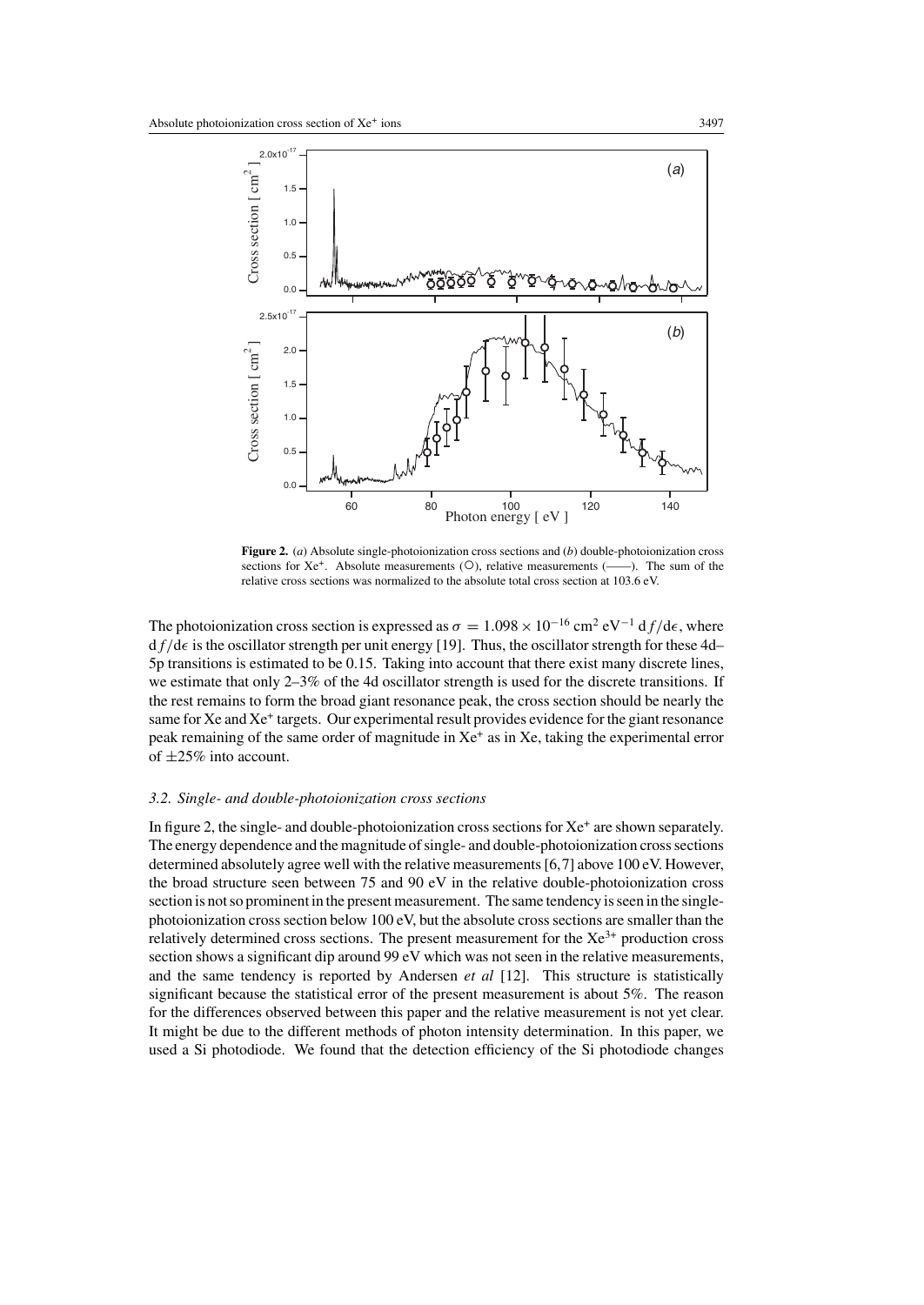

Figure 3. Comparison of the single-photoionization cross sections for Xe<sup>+</sup> obtained experimentally and theoretically. Absolute measurements  $(O)$ , relative measurements  $(- - -)$ , theoretical results reported by Amusia *et al* [20] (——).

strongly around the absorption edge of Si atoms, at around 99.2 and 99.8 eV. Therefore, we carefully avoided using these energies to normalize the relative cross sections. In the relative measurements, a gold-plated photodiode was used and the efficiency was determined by measuring the photoion yield curve of neutral Xe.

Amusia *et al* [20] made a calculation of the single-photoionization cross section for the Xe<sup>+</sup> target using the random phase approximation with exchange (RPAE). Their theoretical results are compared with experimental results in figure 3. They drew attention to the increase of single-photoionization cross section observed at the giant resonance region. They showed that this could not be reproduced in the Hartree–Fock cross section, that is, the sum of direct ionization cross sections of 5s and 5p electrons. They emphasized that the singlephotoionization cross section is determined by the interchannel interaction between strong 4d channels with the 5s– $\epsilon$ p and 5p– $\epsilon$ d, s transitions.

The agreement between theoretical results and the measured results is excellent in the region higher than 100 eV. The relatively determined cross section also seems to support the theoretical results at the lower energy region, and the theoretical value is about two times larger than the present result at about 90 eV. The calculated value for the single-photoionization cross section for a neutral Xe target reported in that paper was  $2.8 \times 10^{-18}$  cm<sup>2</sup> at 90 eV; this is about 40% larger than the measured value of  $2.0 \times 10^{-18}$  cm<sup>2</sup> [10]. The calculation reported by Amusia *et al* might overestimate the interchannel coupling at the peak energy region of the giant resonance. A large discrepancy is seen for the strong discrete line theoretically obtained at 63.6 eV. Amusia *et al* assigned the line to a 4d–4f transition, but experimentally such a line was not seen. The peak observed at around 55 eV in the relative measurement was assigned to 4d–5p transitions [6,7]. Therefore, it would be necessary to improve the calculation below the 100 eV region.

## **4. Summary**

The absolute partial and total photoionization cross sections for  $Xe^+$  ions were determined. The structure and energy dependence of the photoionization cross sections of singly charged Xe ions are rather different from those of the neutral Xe atom: however, the absolute cross sections around the giant resonance are nearly the same for both cases. It is concluded that the removal of one outer electron only has a little effect on the magnitude of the total photoionization cross section within the 4d threshold energy region.